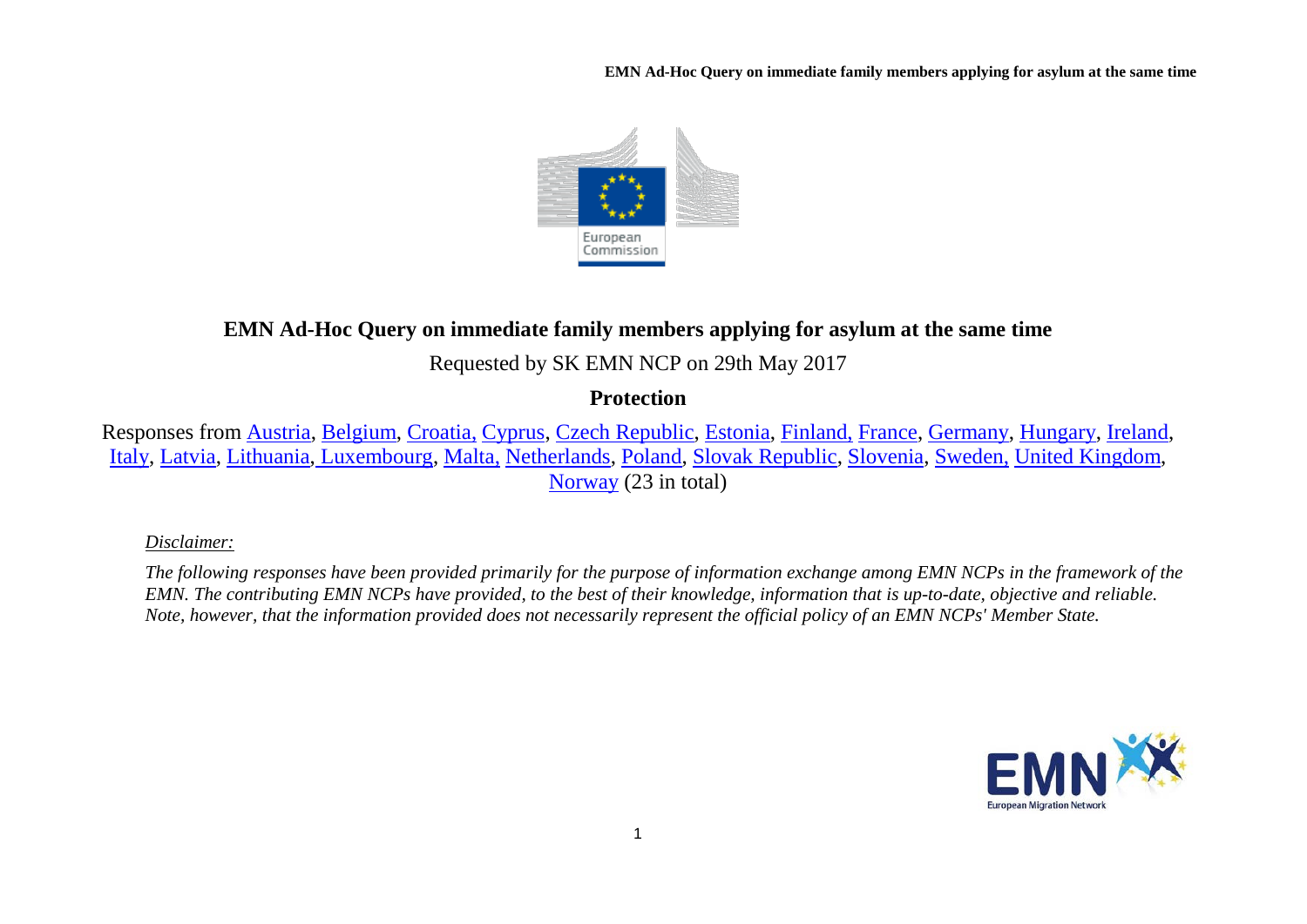### **Background information:**

In the Slovak Republic, a legal representative lodges the asylum application on behalf of a minor (it is sufficient if one of the parents does so). According to the practice, if both parents and their minor children apply for asylum, minor children are usually assessed together with the parent who lodged the application for them. Due to this fact there might arise a situation when the second parent who lodges the asylum application separately, is assessed in a separate procedure and thus might be possibly granted a different status. Marginal, o.z. (http://www.marginal.sk/), a member of the Slovak National Network and an NGO which currently provides integration services to beneficiaries of international protection in the Slovak Republic including social, psychological and legal assistance, would like to know about the practice in other EU Member States regarding decision making on asylum applications of immediate family members applying for asylum at the same time.

### **Questions**

- 1. How are the asylum applications of immediate family members (married couple, parents and their minor children, siblings) assessed in your Member State if they apply for asylum at the same time? Is one decision issued for the whole family, are children assessed together with one parent or is each family member assessed separately?
- 2. Is this practice defined by law?

#### **Responses**

<span id="page-1-1"></span><span id="page-1-0"></span>

| Country        | Wider<br><b>Dissemination</b> | <b>Response</b>                                                                                                                                                                                                                                                                                                                                                                                                                      |
|----------------|-------------------------------|--------------------------------------------------------------------------------------------------------------------------------------------------------------------------------------------------------------------------------------------------------------------------------------------------------------------------------------------------------------------------------------------------------------------------------------|
| Austria        | Yes                           | 1. Family members' asylum applications are examined separately, but within a joint procedure. In general, if<br>one of the family members is granted international protection, all family members are granted the same<br>protection status. Asylum status has priority over subsidiary protection status. Each family member receives<br>a separate written decision on the asylum application.<br>2. Yes (see Art. 34 Asylum Act). |
| <b>Belgium</b> | Yes                           | 1. In Belgium, in principle, minor children accompanied by one of their parents do not submit a separate<br>asylum application and are not interviewed. In exceptional cases, for example, when the children have asylum<br>motives apart from their parents' asylum motives, the children may submit an asylum application in their own                                                                                             |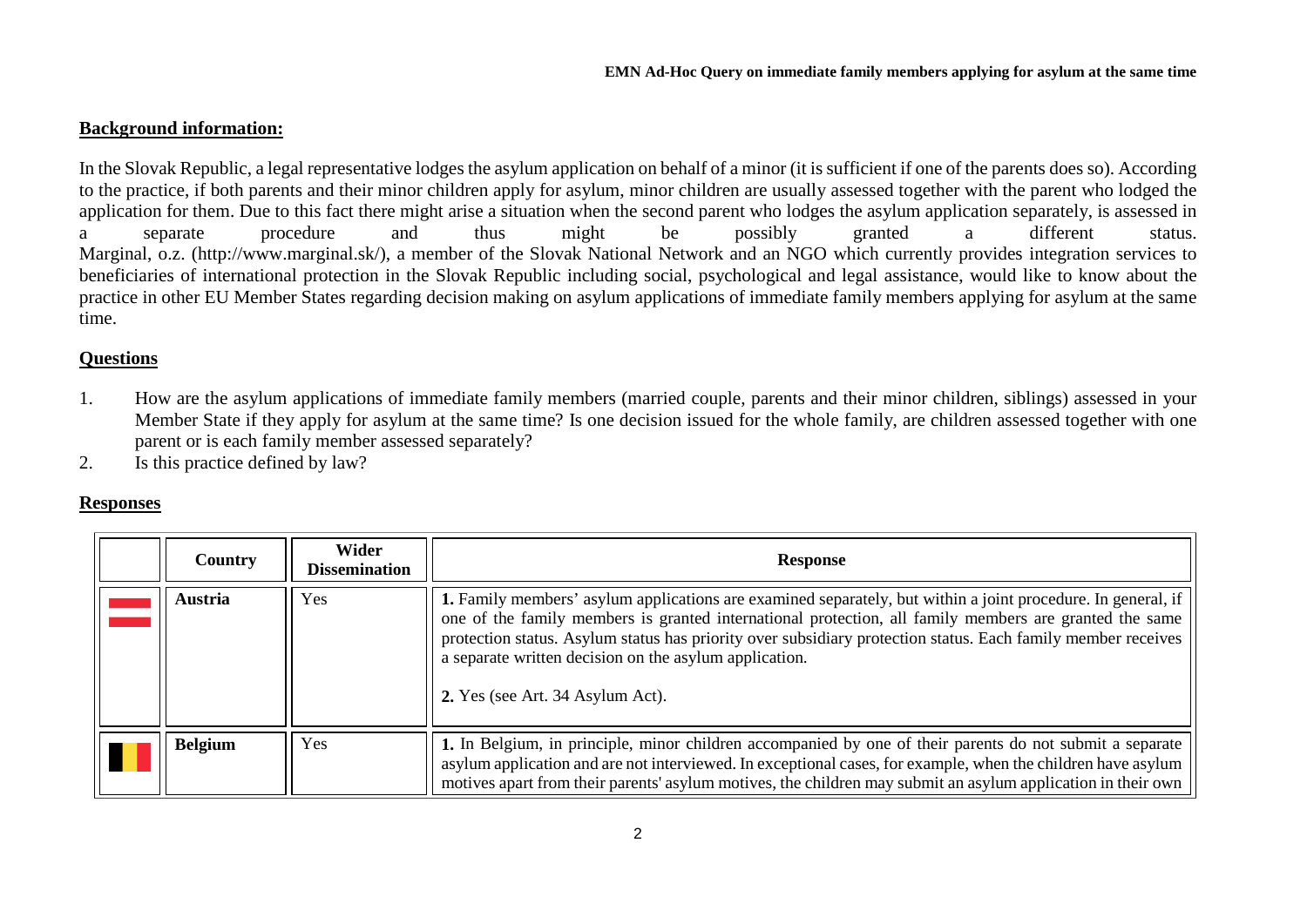<span id="page-2-2"></span><span id="page-2-1"></span><span id="page-2-0"></span>

|   |                                 |                | name and/or can be interviewed separately. The asylum application of both partners is registered separately.<br>If one of the partners rely merely on the other partner's asylum motives, a so-called "follow decision" will be<br>taken referring to the partner's decision. Both partners will always be interviewed. With the exception of<br>specific cases (eg exclusion, domestic violence, forced marriage, divorce during the asylum procedure, etc.),<br>the unity of the family is pursued and the same outcome is granted to the entire nuclear family. Also the best<br>interest of the child is taken into account.<br>2. This is an administrative practice that is not defined by law.                                                                                                                                                                                                                                                                                                                            |
|---|---------------------------------|----------------|----------------------------------------------------------------------------------------------------------------------------------------------------------------------------------------------------------------------------------------------------------------------------------------------------------------------------------------------------------------------------------------------------------------------------------------------------------------------------------------------------------------------------------------------------------------------------------------------------------------------------------------------------------------------------------------------------------------------------------------------------------------------------------------------------------------------------------------------------------------------------------------------------------------------------------------------------------------------------------------------------------------------------------|
|   | <b>Croatia</b>                  | Yes            | 1. In practice both parents lodge an asylum application separately. Applying parents are asked on whose<br>application they decided to add underage child/children. Each parent is assessed separately and minor is<br>assessed together with the parent who lodged application for them. Decision is issued for both parents<br>separately, and child/children are covered by the application made by their legal representative. Principle of<br>family unity is also taken into account in each case so there is a tendency in decision making process not to<br>make different decisions regarding the parents.<br>2. Yes partially in the Article 16 of Law on International and Temporary Protection concerning minors.                                                                                                                                                                                                                                                                                                    |
| € | <b>Cyprus</b>                   | Yes            | 1. According to the article $11(6)(a)$ of the Refugee Law, the applicant may submit an application on behalf of<br>his dependants. Analytically, if core family members arrived at the same time (married couple, partner, minor<br>and unmarried children and in case the applicant is minor his/her parents or a person responsible for him/her)<br>the applications are treated as one file, taking into consideration possible individual elements that may exist<br>in each application. Therefore, one decision is issued for the whole family and children are assessed with both<br>parents. Nevertheless, if the one parent wants to have a separate file for a valid reason (for example in case<br>of divorce), children are assessed with the file of their mother, and two different decisions are taken in this<br>possible scenario. Please note that, the principle of family unity and also the best interests of the child are<br>always taken into consideration.<br>2. Article $11(6)(a)$ of the Refugee Law |
|   | <b>Czech</b><br><b>Republic</b> | N <sub>o</sub> | This EMN NCP has provided a response to the requesting EMN NCP. However, they have requested that it<br>is not disseminated further.                                                                                                                                                                                                                                                                                                                                                                                                                                                                                                                                                                                                                                                                                                                                                                                                                                                                                             |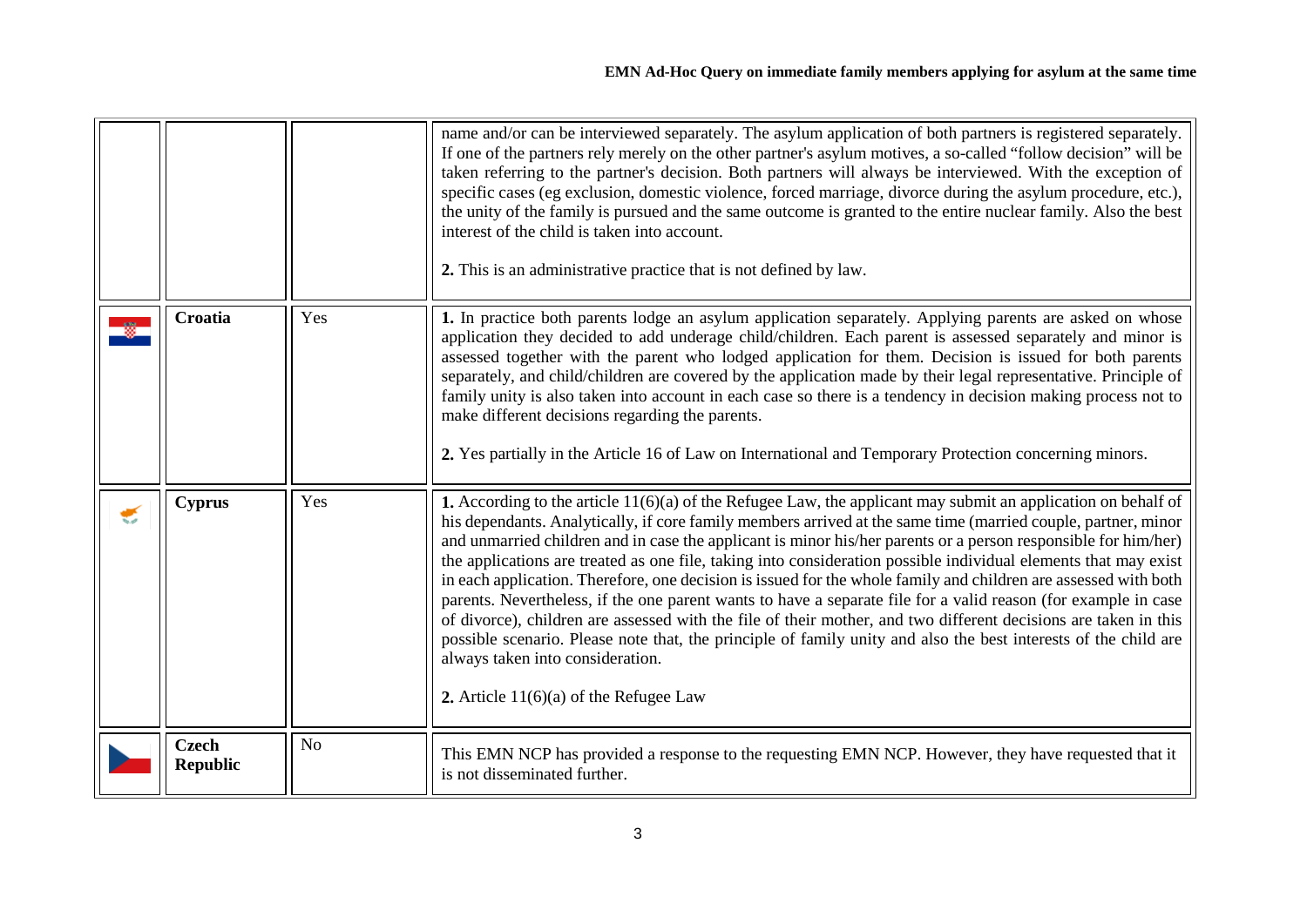<span id="page-3-2"></span><span id="page-3-1"></span><span id="page-3-0"></span>

| <b>Estonia</b> | Yes | 1. According to Article 14 (4) of the Act on Granting International Protection to Aliens, an application for<br>international protection shall be submitted in person. According to Article 17 (2) of the same act, a minor has<br>the right to submit an application for international protection in his or her own name if his or her active legal<br>capacity has been extended or through his or her parent, other adult family member responsible for him or<br>her or a representative. According to Article 18 (2) of the same act, the Police and Border Guard Board shall<br>review each application for international protection individually and impartially and shall verify the<br>correctness of the evidence and information provided, the credibility of the statements made by the applicant<br>and other circumstances, and shall perform the procedural acts necessary for such purpose. The applications<br>of the same family are thus examined and assessed separately, however in the proceedings the principle of<br>family unity is taken into account. Usually decisions are issued for both parents separately but under some<br>circumstances it is possible to include minors in the same administrative act with the parent or make a single<br>administrative act for the whole family. It should be pointed out that even in such cases a separate decision is<br>made for each member of the family.<br>2. This practice is not specifically defined by law. Although the Police and Border Guard Board reviews each<br>application for international protection individually and impartially (see answer to question 1) the<br>Administrative Procedure Act, Article 3 (2) as well as Article 5 (1) and (2) enable the administrative authority<br>to make one single administrative act for the whole family taking into consideration the notion of<br>purposefulness and proportionality in composing an administrative act. |
|----------------|-----|-------------------------------------------------------------------------------------------------------------------------------------------------------------------------------------------------------------------------------------------------------------------------------------------------------------------------------------------------------------------------------------------------------------------------------------------------------------------------------------------------------------------------------------------------------------------------------------------------------------------------------------------------------------------------------------------------------------------------------------------------------------------------------------------------------------------------------------------------------------------------------------------------------------------------------------------------------------------------------------------------------------------------------------------------------------------------------------------------------------------------------------------------------------------------------------------------------------------------------------------------------------------------------------------------------------------------------------------------------------------------------------------------------------------------------------------------------------------------------------------------------------------------------------------------------------------------------------------------------------------------------------------------------------------------------------------------------------------------------------------------------------------------------------------------------------------------------------------------------------------------------------------------------------------------------------------------------------------|
| <b>Finland</b> | Yes | 1. Asylum applications of immediate family members are usually assessed at the same time and one decision<br>is issued for the whole family. Children are usually assessed together with their parents. This is not a firm<br>rule, and decisions can always be issued separately if need be; for example if certain information included in<br>the decision shall not be disclosed to other family members, if outcomes of the decisions are different, etc.<br>When it comes to asylum seeking unaccompanied minors, separate decisions are issued to siblings who arrive<br>without parents.<br>2. No, by practice only.                                                                                                                                                                                                                                                                                                                                                                                                                                                                                                                                                                                                                                                                                                                                                                                                                                                                                                                                                                                                                                                                                                                                                                                                                                                                                                                                       |
| <b>France</b>  | Yes | 1. The spouse's administrative and legal protection: If the spouse asks for asylum, he/she may, be granted<br>refugee status on a primary basis if he/she has personal fears of persecution. In the absence of such fears,<br>he/she may benefit from asylum under the principle of family unity, with the condition that he/she has the<br>same nationality as the refugee and that the union between them (marriage or common life) existed before<br>the spouse's asylum application. If the spouse that applies is not placed under the protection of the French                                                                                                                                                                                                                                                                                                                                                                                                                                                                                                                                                                                                                                                                                                                                                                                                                                                                                                                                                                                                                                                                                                                                                                                                                                                                                                                                                                                              |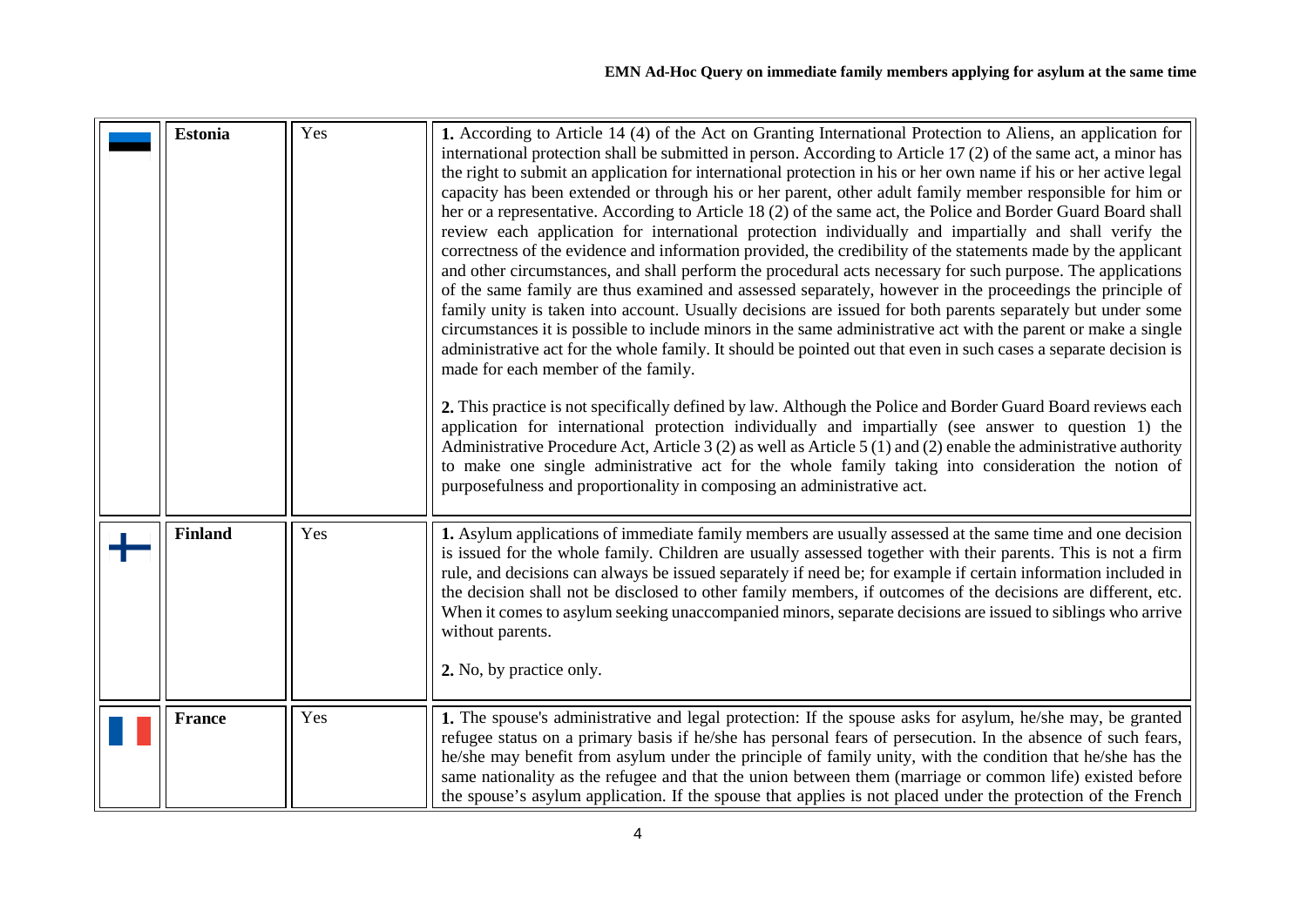| office for the protection of refugee and stateless persons (OFPRA), he or she may apply for a residence permit<br>at the prefecture of the spouse's place of residence as a refugee spouse). Children administrative and legal<br>protection: If the refugee came to France accompanied by his minor children or if his children were born in<br>France before he was recognized as a refugee, they can benefit from the same status as the refugee. The<br>principle of family unity does not apply to beneficiaries of subsidiary protection and does not exist for children<br>of stateless persons.                                                                                                                                                                                                                                                                                                                                                                                                                                                                                                                                                                                                                                                                                                                                                                                                                                                                                                                                                                                                                                                                                                                                                                                                                                                                                                                                                                                                                                                                                                                                                                                                                                                                                                                                                                                                                                                                                                                     |
|-----------------------------------------------------------------------------------------------------------------------------------------------------------------------------------------------------------------------------------------------------------------------------------------------------------------------------------------------------------------------------------------------------------------------------------------------------------------------------------------------------------------------------------------------------------------------------------------------------------------------------------------------------------------------------------------------------------------------------------------------------------------------------------------------------------------------------------------------------------------------------------------------------------------------------------------------------------------------------------------------------------------------------------------------------------------------------------------------------------------------------------------------------------------------------------------------------------------------------------------------------------------------------------------------------------------------------------------------------------------------------------------------------------------------------------------------------------------------------------------------------------------------------------------------------------------------------------------------------------------------------------------------------------------------------------------------------------------------------------------------------------------------------------------------------------------------------------------------------------------------------------------------------------------------------------------------------------------------------------------------------------------------------------------------------------------------------------------------------------------------------------------------------------------------------------------------------------------------------------------------------------------------------------------------------------------------------------------------------------------------------------------------------------------------------------------------------------------------------------------------------------------------------|
| 2. Children of parents under international protection may be granted protection either for their personal<br>situation or under the principle of family unity. The principle of family unity can only apply to a minor child<br>if the parent has obtained his or her refugee status because of his or her personal situation (and not because<br>of the family unit). Children of refugees who have arrived through family reunification or who were born in<br>France after the granting of the status are placed under the protection of the OFPRA by the Protection<br>department. Since the decision of the Council of State of 18 December 2008 (CE 18 December 2008, No.<br>283245), the principle of family unity is no longer applicable to beneficiaries of subsidiary protection. Thus<br>the child can be placed under protection only on the basis of his personal fears. The principle of family unity<br>does not exist for the children of stateless persons, this status being strictly individual The new provisions of<br>the Code on Entry and Residence of Foreigners and Right of Asylum (CESEDA), resulting from the law of<br>29 July 2015 on the reform of the right of asylum, require prefectures to register applications submitted by<br>minors accompanying their parents, as well as the issuance of a certificate proving the asylum application.<br>Article L. 741-2 of the CESEDA provides that the OFPRA can only receive an application for asylum if it<br>has been registered before by the competent administrative authority and if the certificate of asylum<br>application was given to the person concerned. Article R. 741-4 paragraph 2 ads that such a certificate must<br>also be drafted with the name of the accompanied minor on whose behalf an asylum application is lodged.<br>The accompanying minors are in principle heard through their legal representatives (parents, guardian or<br>president of the department council), who represent them legally. - In the event of a first simultaneous<br>application by the minor and his legal representatives, the parents are heard about the request of the minor<br>during the interview concerning their applications. - If the legal representatives have already been heard, on<br>all the elements of the child asylum application, during their first asylum applications, the OFPRA considers<br>that the obligation of having an interview with the minor has been satisfied. It is therefore unnecessary to |
| have another interview with the legal representatives, unless the minor's request contains specific reasons.<br>Minors accompanying with sufficient discernment (ie over the age of 12) may be interviewed, only when the<br>hearing is essential for the examination of their asylum application. The minor is heard when he has specific                                                                                                                                                                                                                                                                                                                                                                                                                                                                                                                                                                                                                                                                                                                                                                                                                                                                                                                                                                                                                                                                                                                                                                                                                                                                                                                                                                                                                                                                                                                                                                                                                                                                                                                                                                                                                                                                                                                                                                                                                                                                                                                                                                                  |
| reasons (eg sexual orientation, political militancy or forced marriage) or, if the grounds for his asylum claim<br>are linked to his legal representatives' claims. The minor is interviewed with the presence of his legal                                                                                                                                                                                                                                                                                                                                                                                                                                                                                                                                                                                                                                                                                                                                                                                                                                                                                                                                                                                                                                                                                                                                                                                                                                                                                                                                                                                                                                                                                                                                                                                                                                                                                                                                                                                                                                                                                                                                                                                                                                                                                                                                                                                                                                                                                                 |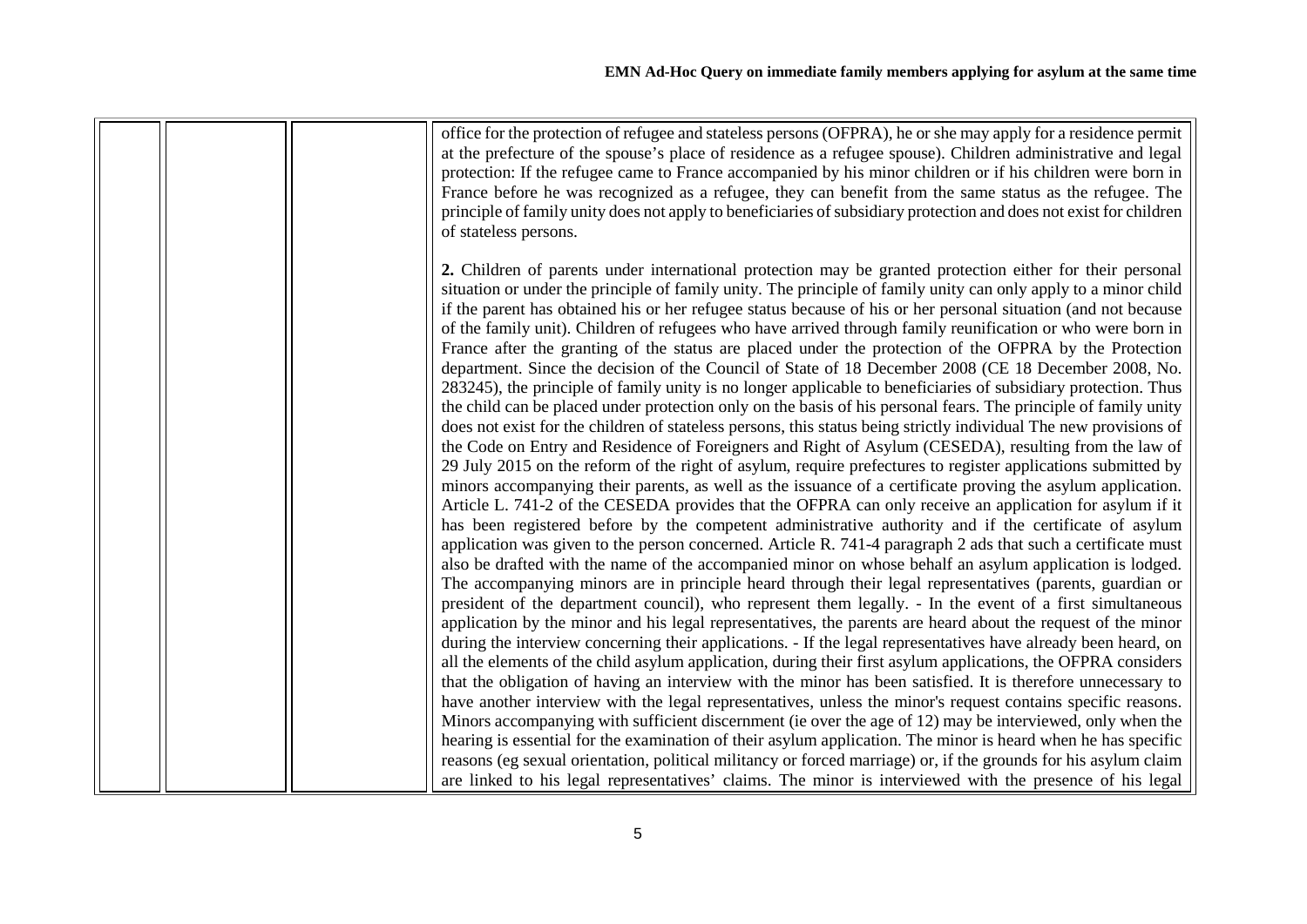<span id="page-5-2"></span><span id="page-5-1"></span><span id="page-5-0"></span>

|                |                | representatives. Under Article L. 723-6 of the CESEDA, a minor may exceptionally be heard without his<br>legal representatives only if it appears that they have not been informed of the persecution suffered by their<br>child. (such as aggression because of his or her sexual orientation) The asylum application of the<br>accompanying minor is the subject of an individual decision. The individual decision concerning an<br>accompanying minor shall be notified in writing to the legal representatives if they reside at the same address<br>or to the parents with whom the minor is domiciled.                                                                                                                                                                                                                                                                                                                                                                                                                                                                                                                                                         |
|----------------|----------------|-----------------------------------------------------------------------------------------------------------------------------------------------------------------------------------------------------------------------------------------------------------------------------------------------------------------------------------------------------------------------------------------------------------------------------------------------------------------------------------------------------------------------------------------------------------------------------------------------------------------------------------------------------------------------------------------------------------------------------------------------------------------------------------------------------------------------------------------------------------------------------------------------------------------------------------------------------------------------------------------------------------------------------------------------------------------------------------------------------------------------------------------------------------------------|
| <b>Germany</b> | Yes            | 1. 1. According to the German Asylum Act, applications are always assessed individually. For practical<br>reasons, the applications of immediate family members, such as married couples or parents with minor<br>children, are combined and assessed simultaneously (while remaining individual applications). The<br>similarities in the applicants' history and reasons of flight can thus reduce the necessary time and effort. If no<br>differences concerning the reasons of flight should occur in the interviews, a combined decision is issued, in<br>which all individual application are treated simultaneously. Should there on the other hand be differences<br>concerning the reasons of flight, individual decisions are issued. This can result in a different outcome,<br>notably in granting a different status. Art. 23 par. 2 of the directive 2011/95/EU corrects these discrepancies.<br>2. 2. German law does not define specific practices. Procedural decisions are administrative policy.                                                                                                                                                   |
| <b>Hungary</b> | Yes            | 1. The application is assessed at the same time and one decision is issued for the whole family. If one of the<br>family members is granted international protection, all family members are granted the same protection status.<br>This is applied to children born to couples where one of the parents have international protection. In the case<br>where both parents have international protection, asylum status has priority over subsidiary protection.<br>2. Yes. Act LXXX of 2007 on Asylum 35. § (8) states that in the event of a joint application of family<br>members, the person with full capability seeking recognition shall submit the application for recognition in<br>such a way that it shall also extend to his/her family members. (9) states that a joint application for recognition<br>shall extend to a family member with full or limited capability if s/he consents to the joint application in<br>writing in advance or at the personal interview, at the latest. A joint application for recognition shall extend<br>to an incapable family member with the written consent of the representative by law or guardian for the case. |
| <b>Ireland</b> | N <sub>o</sub> | This EMN NCP has provided a response to the requesting EMN NCP. However, they have requested that it<br>is not disseminated further.                                                                                                                                                                                                                                                                                                                                                                                                                                                                                                                                                                                                                                                                                                                                                                                                                                                                                                                                                                                                                                  |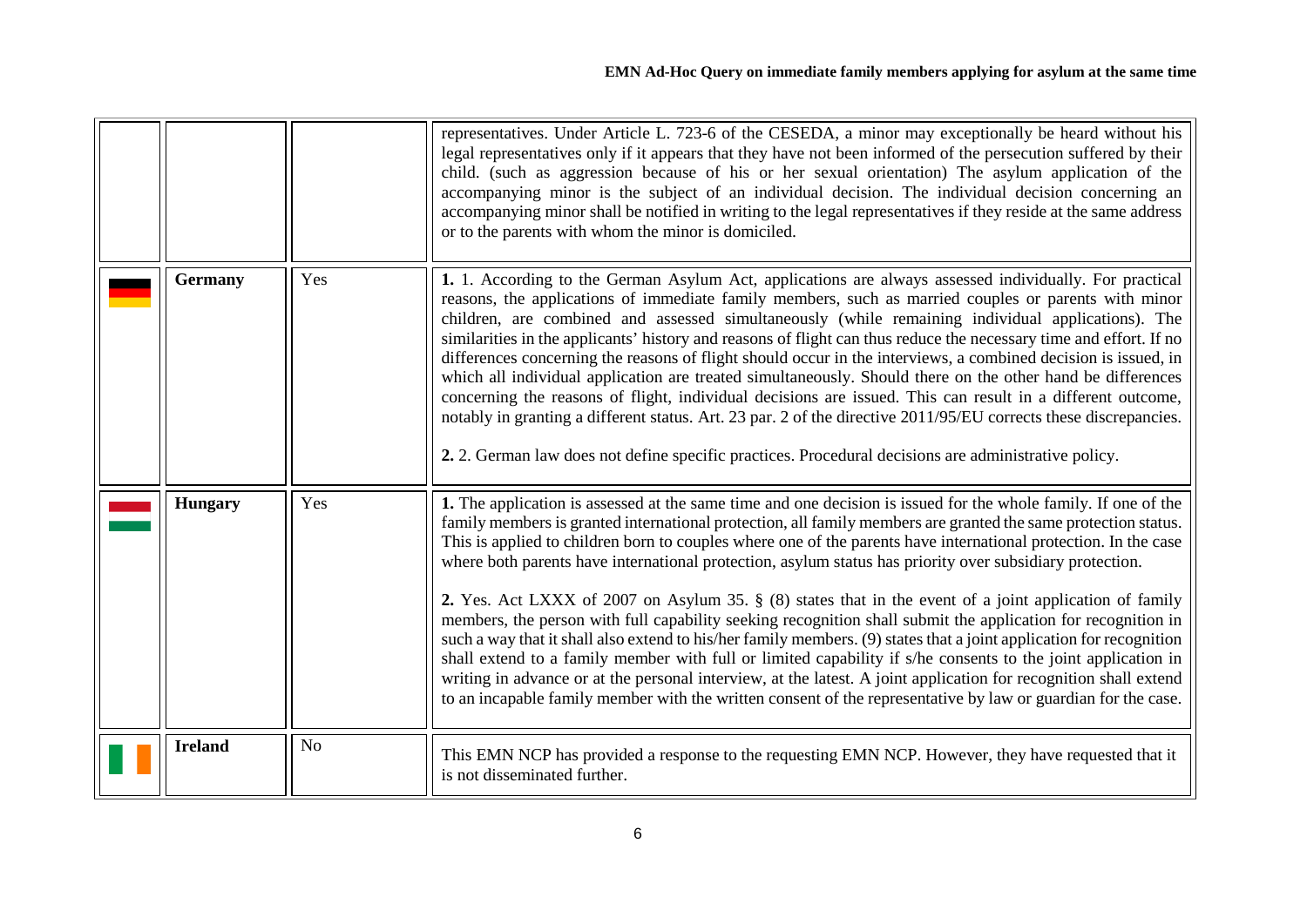<span id="page-6-2"></span><span id="page-6-1"></span><span id="page-6-0"></span>

| <b>Italy</b> | Yes | 1. As for spouses and brothers, the application for international protection is individual as well as the<br>examination procedure and the related decision. Instead, as far as children are concerned, the application<br>submitted by a parent includes also non-married minors that are on the national territory with their parent at<br>the time of submission (Article 6, paragraph 2, Legislative Decree $25/2008$ ). The under 18s can submit the<br>application directly through the parent.<br>2. Yes, specifically the Legislative Decrees 25/2008 and the Legislative Decrees 251/2007.                                                                                                                                                                                                                                                                                                                                                                                                                                                                                                                                                                                        |
|--------------|-----|--------------------------------------------------------------------------------------------------------------------------------------------------------------------------------------------------------------------------------------------------------------------------------------------------------------------------------------------------------------------------------------------------------------------------------------------------------------------------------------------------------------------------------------------------------------------------------------------------------------------------------------------------------------------------------------------------------------------------------------------------------------------------------------------------------------------------------------------------------------------------------------------------------------------------------------------------------------------------------------------------------------------------------------------------------------------------------------------------------------------------------------------------------------------------------------------|
| Latvia       | Yes | 1. If the family members apply for asylum at the same time and the asylum applications of adult asylum<br>seekers are based on the same facts and special circumstances which may endanger the personal interests of<br>each family member not to be disclosed during the examination procedure (particularly in relation with<br>persecution due to sex, sexual orientation, gender identity or age) one decision for the whole family can be<br>taken. The decision to grant or to refuses to grant refugee status or subsidiary form of protection (alternative<br>status according to the national legislation) shall also apply to the minor children of the asylum seeker<br>(including dependants), if they are located or arrive to the Republic of Latvia concurrently with the parents.<br>In examining the application, the opinion of the minor shall be taken into account.<br>2. The previously mentioned practice is defined by the Asylum Law.                                                                                                                                                                                                                             |
| Lithuania    | Yes | 1. According to the Article 67, part 2 of Law on the Legal Status of Aliens of the Republic of Lithuania, an<br>alien shall lodge an application for asylum in person. The application on behalf of minor family members<br>may be submitted by other adult family member. According to the Description of the Asylum Procedure in<br>the Republic of Lithuania, the Department of Migration takes decisions for the asylum seekers' family<br>members, whose applications for asylum are submitted and (or) are examined together and are based on the<br>same grounds. The applications are examined together if in taking decision asylum seeker's personal details<br>are not disclosed which could lead to any possible threats. When the person is granted asylum, his family<br>members, whose applications for asylum are examined together and are based on the same grounds, the same<br>form of asylum is granted, except cases, when asylum seeker's family member would not be granted asylum<br>according to Republic of Lithuania Law on the Legal Status of Aliens Article 88, part 2, paragraph 3-5 or part<br>3.<br>2. Please see the answer to the question number one. |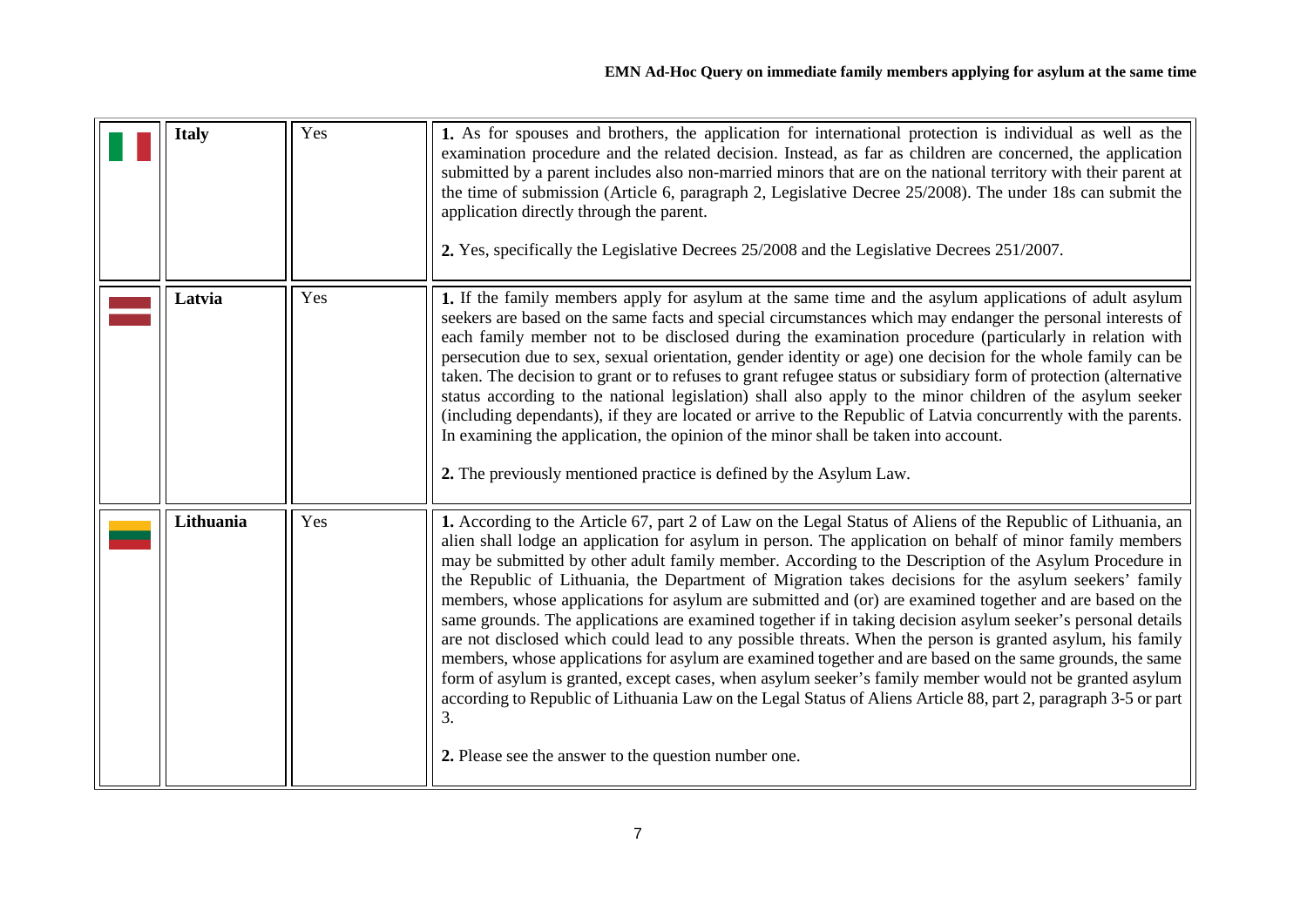<span id="page-7-1"></span><span id="page-7-0"></span>

| Luxembourg   | Yes | 1. Article 5(1) of the Law of 18 December 2015, establishes that any individual who is an adult (at least 18<br>years of age) has the right to file an international protection application on his/her behalf. Article 5 (2) allows<br>that an adult files a single application for all the family members under his/her responsibility. Nevertheless,<br>in this situation, the adults who are dependents of the applicant must provide their consent that the application<br>will be introduced in their name. The law establishes that this consent must be given at the moment of the<br>filing of the application or at the moment of the personal interview at the latest. Also the adult will be informed<br>in private of the consequences of the filing of the international protection application in his/her name and the<br>possibility of filing a separate application. In regards with children, the non-emancipated minor has the right<br>that the application will be introduced by his/her parents or any other adult family member or a person who<br>has the parental authority over the minor or by the ad-hoc administrator (art. $5(3)$ ). A decision will be taken<br>for every application filed individually. If an application was filed for the whole family only one decision<br>will be taken.<br>2. See answer to question 1.                                                                                                                                                                                                                                                                                                                                                                                                                                                                                                                                                                                                                                                                                                                    |
|--------------|-----|----------------------------------------------------------------------------------------------------------------------------------------------------------------------------------------------------------------------------------------------------------------------------------------------------------------------------------------------------------------------------------------------------------------------------------------------------------------------------------------------------------------------------------------------------------------------------------------------------------------------------------------------------------------------------------------------------------------------------------------------------------------------------------------------------------------------------------------------------------------------------------------------------------------------------------------------------------------------------------------------------------------------------------------------------------------------------------------------------------------------------------------------------------------------------------------------------------------------------------------------------------------------------------------------------------------------------------------------------------------------------------------------------------------------------------------------------------------------------------------------------------------------------------------------------------------------------------------------------------------------------------------------------------------------------------------------------------------------------------------------------------------------------------------------------------------------------------------------------------------------------------------------------------------------------------------------------------------------------------------------------------------------------------------------------------------------------------|
| <b>Malta</b> | Yes | 1. First of all, it is important to note that according to Maltese legislation, as far as status determination is<br>concerned, the definition of family members is aligned with the definition found in the Qualification Directive<br>2011/95/EU and therefore 'siblings' are not included in this definition. Each and every individual has the<br>right to lodge an application for international protection. A minor has the right to make an application for<br>international protection either on his own behalf if he has legal capacity to do so, or through his parents or<br>other adult family members, or an adult responsible for him in accordance with national law, or through a<br>representative. When the minor has no legal capacity to lodge an application on his or her own behalf, the<br>application is lodged through one of the parents. Each application is assessed and an individual decision taken<br>depending on the merits of the case. An application lodged by a minor is generally assessed together with that<br>of the parent who lodged the application on his or her own behalf, unless the minor specifically requests for<br>his application to be assessed separately. While applications lodged by family members who apply for<br>international protection together are examined at the same time, the Office of the Refugee Commissioner<br>issues separate decisions for all family members. Therefore, there might be cases where a family member<br>qualifies for refugee status but the other family members qualify for subsidiary protection status.<br>2. First of all, it is important to note that according to Maltese legislation, as far as status determination is<br>concerned, the definition of family members is aligned with the definition found in the Qualification Directive<br>2011/95/EU and therefore 'siblings' are not included in this definition. Each and every individual has the<br>right to lodge an application for international protection. A minor has the right to make an application for |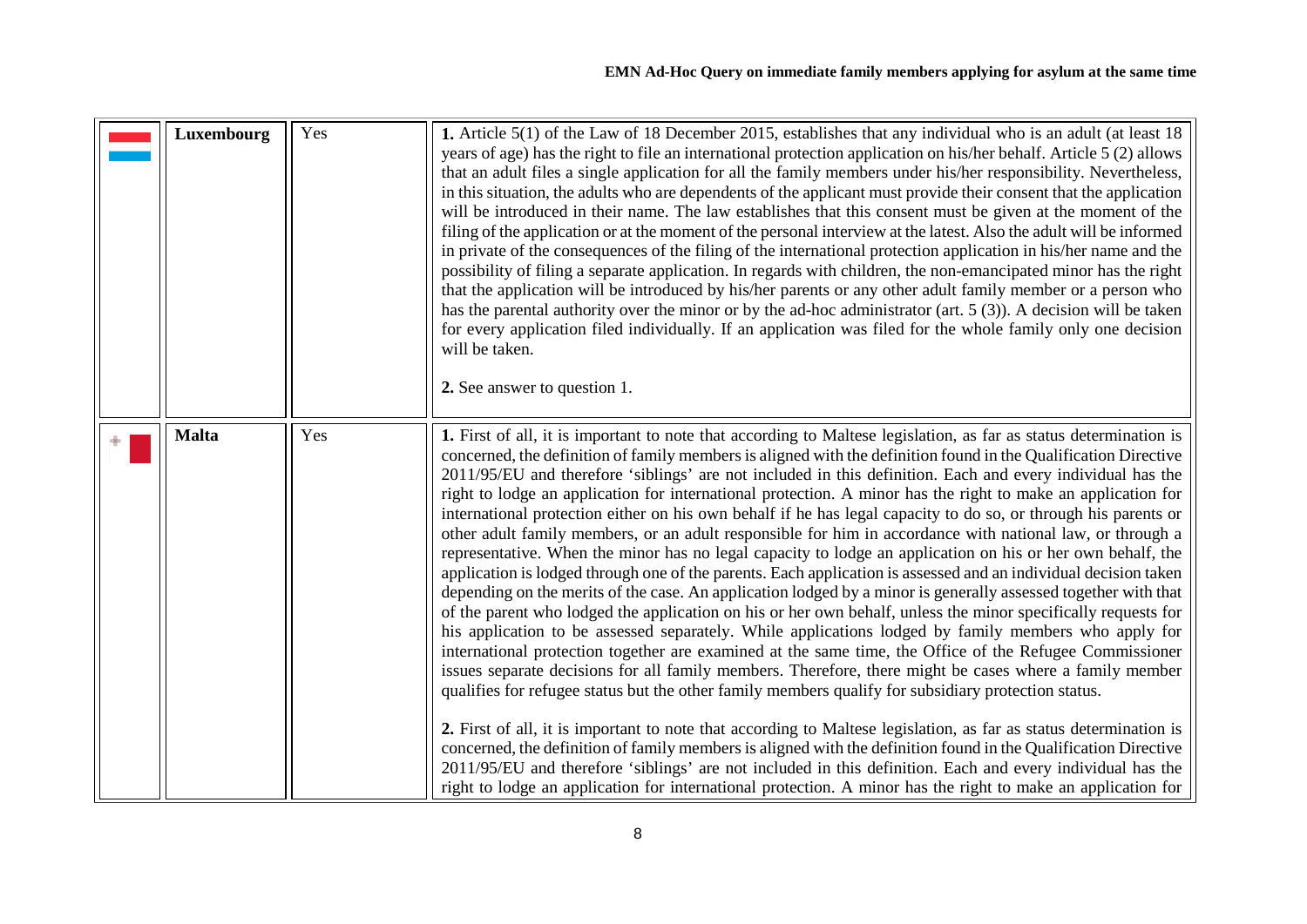|  | international protection either on his own behalf if he has legal capacity to do so, or through his parents or<br>other adult family members, or an adult responsible for him in accordance with national law, or through a<br>representative. When the minor has no legal capacity to lodge an application on his or her own behalf, the<br>application is lodged through one of the parents. Each application is assessed and an individual decision taken<br>depending on the merits of the case. An application lodged by a minor is generally assessed together with that<br>of the parent who lodged the application on his or her own behalf, unless the minor specifically requests for<br>his application to be assessed separately. While applications lodged by family members who apply for<br>international protection together are examined at the same time, the Office of the Refugee Commissioner<br>issues separate decisions for all family members. Therefore, there might be cases where a family member<br>qualifies for refugee status but the other family members qualify for subsidiary protection status.                                                                                                                                                                                                                                                                                                                                                                                                                                                                       |
|--|------------------------------------------------------------------------------------------------------------------------------------------------------------------------------------------------------------------------------------------------------------------------------------------------------------------------------------------------------------------------------------------------------------------------------------------------------------------------------------------------------------------------------------------------------------------------------------------------------------------------------------------------------------------------------------------------------------------------------------------------------------------------------------------------------------------------------------------------------------------------------------------------------------------------------------------------------------------------------------------------------------------------------------------------------------------------------------------------------------------------------------------------------------------------------------------------------------------------------------------------------------------------------------------------------------------------------------------------------------------------------------------------------------------------------------------------------------------------------------------------------------------------------------------------------------------------------------------------------------|
|  | 3. First of all, it is important to note that according to Maltese legislation, as far as status determination is<br>concerned, the definition of family members is aligned with the definition found in the Qualification Directive<br>2011/95/EU and therefore 'siblings' are not included in this definition. Each and every individual has the<br>right to lodge an application for international protection. A minor has the right to make an application for<br>international protection either on his own behalf if he has legal capacity to do so, or through his parents or<br>other adult family members, or an adult responsible for him in accordance with national law, or through a<br>representative. When the minor has no legal capacity to lodge an application on his or her own behalf, the<br>application is lodged through one of the parents. Each application is assessed and an individual decision taken<br>depending on the merits of the case. An application lodged by a minor is generally assessed together with that<br>of the parent who lodged the application on his or her own behalf, unless the minor specifically requests for<br>his application to be assessed separately. While applications lodged by family members who apply for<br>international protection together are examined at the same time, the Office of the Refugee Commissioner<br>issues separate decisions for all family members. Therefore, there might be cases where a family member<br>qualifies for refugee status but the other family members qualify for subsidiary protection status. |
|  | 4. First of all, it is important to note that according to Maltese legislation, as far as status determination is<br>concerned, the definition of family members is aligned with the definition found in the Qualification Directive<br>2011/95/EU and therefore 'siblings' are not included in this definition. Each and every individual has the<br>right to lodge an application for international protection. A minor has the right to make an application for<br>international protection either on his own behalf if he has legal capacity to do so, or through his parents or<br>other adult family members, or an adult responsible for him in accordance with national law, or through a<br>representative. When the minor has no legal capacity to lodge an application on his or her own behalf, the<br>application is lodged through one of the parents. Each application is assessed and an individual decision taken                                                                                                                                                                                                                                                                                                                                                                                                                                                                                                                                                                                                                                                                         |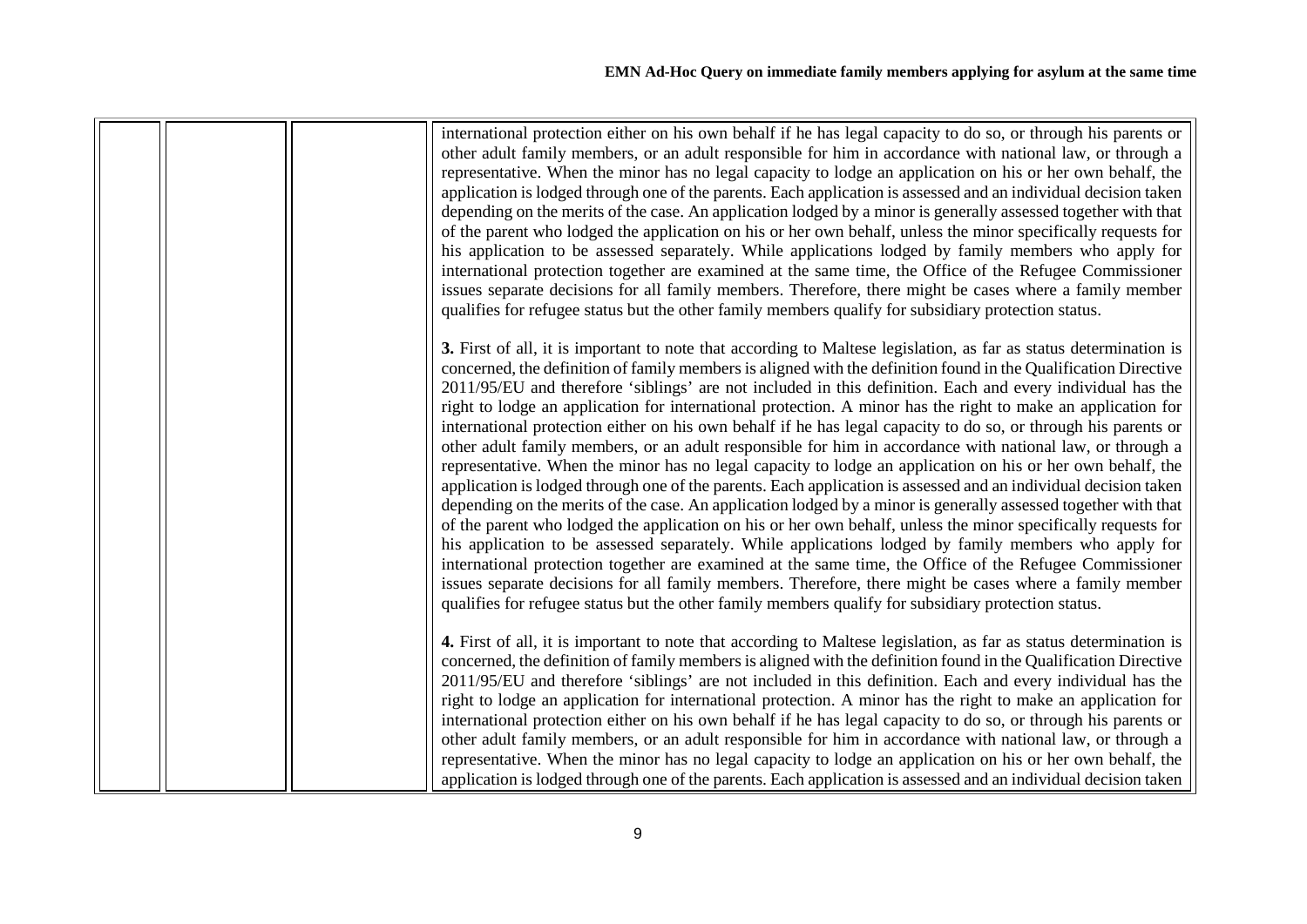<span id="page-9-1"></span><span id="page-9-0"></span>

|                    |     | depending on the merits of the case. An application lodged by a minor is generally assessed together with that<br>of the parent who lodged the application on his or her own behalf, unless the minor specifically requests for<br>his application to be assessed separately. While applications lodged by family members who apply for<br>international protection together are examined at the same time, the Office of the Refugee Commissioner<br>issues separate decisions for all family members. Therefore, there might be cases where a family member<br>qualifies for refugee status but the other family members qualify for subsidiary protection status.<br>5. Yes this practice is in line with the provisions established in the Refugees Act, Chapter 420 of the Laws of<br>Malta.<br>6. Yes this practice is in line with the provisions established in the Refugees Act, Chapter 420 of the Laws of<br>Malta.<br>7. Yes this practice is in line with the provisions established in the Refugees Act, Chapter 420 of the Laws of<br>Malta.<br>8. Yes this practice is in line with the provisions established in the Refugees Act, Chapter 420 of the Laws of<br>Malta. |
|--------------------|-----|------------------------------------------------------------------------------------------------------------------------------------------------------------------------------------------------------------------------------------------------------------------------------------------------------------------------------------------------------------------------------------------------------------------------------------------------------------------------------------------------------------------------------------------------------------------------------------------------------------------------------------------------------------------------------------------------------------------------------------------------------------------------------------------------------------------------------------------------------------------------------------------------------------------------------------------------------------------------------------------------------------------------------------------------------------------------------------------------------------------------------------------------------------------------------------------|
| <b>Netherlands</b> | Yes | 1. The application of each family member is assessed separately, except from children under 15 years. In<br>principle, the mother (or father in case the mother is absent) lodges the asylum application on behalf of her<br>child(ren) under 15 years. When the child under 15 years states to have particular asylum motives, a separate<br>interview with the child will take place and in exceptional cases, this will lead to a separate decision. In case<br>a parent, child, spouse or partner is not granted international protection, but the family member is, the Dutch<br>law makes it possible to grant a derivative asylum status (derived from the status on the basis of international<br>protection). Therefore, in practice, the asylum applications of family members will generally be assessed in<br>the same kind of procedure.<br>2. No, it is not defined by law.                                                                                                                                                                                                                                                                                                |
| <b>Poland</b>      | Yes | 1. Asylum applications of family members can be lodged on behalf of the accompanying dependant spouse<br>and minor unmarried children, with the consent of the spouse in writing. The applications are examined<br>separately, but within a joint procedure. In general, the decision to grant refugee status to the applicant also                                                                                                                                                                                                                                                                                                                                                                                                                                                                                                                                                                                                                                                                                                                                                                                                                                                      |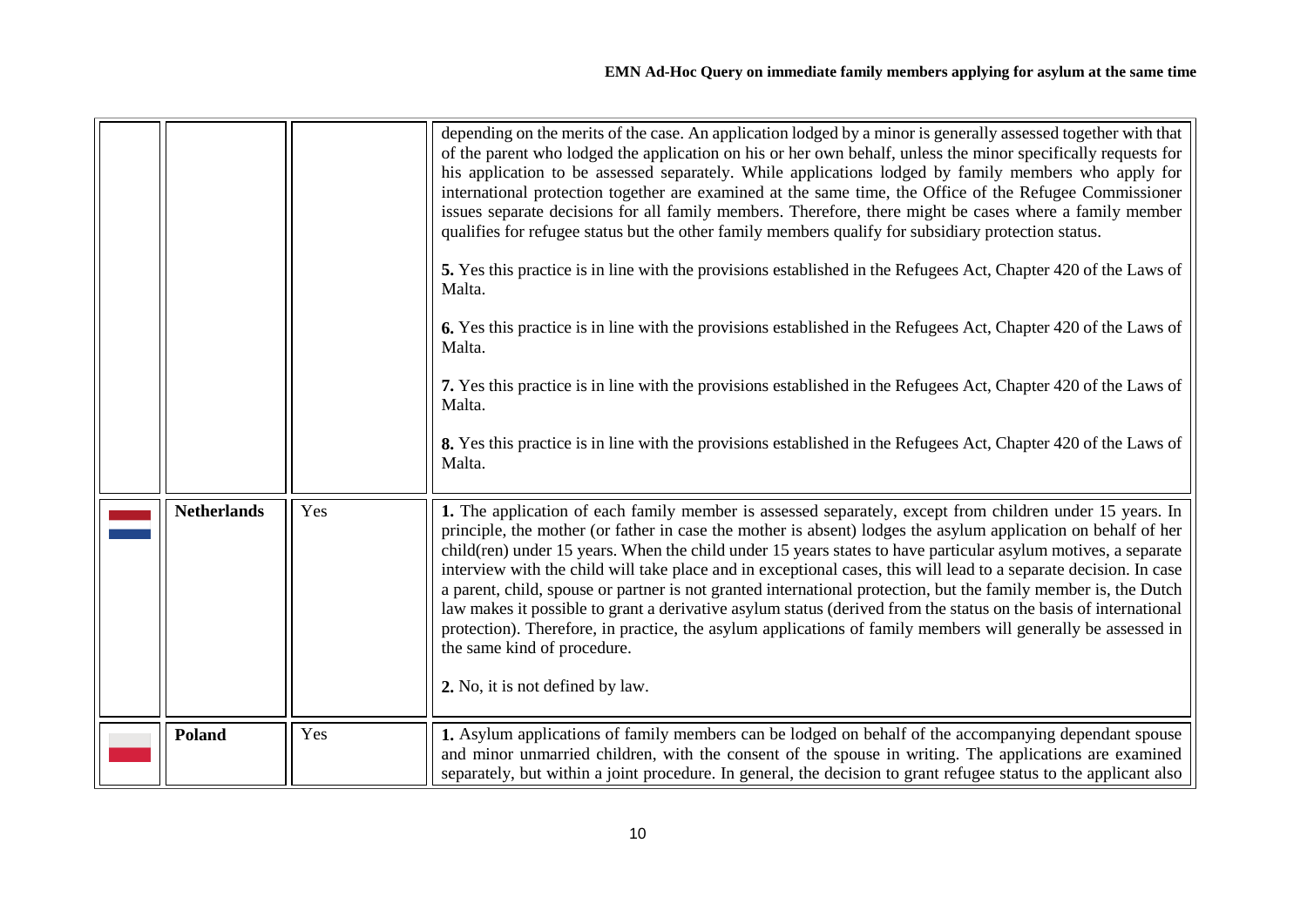<span id="page-10-3"></span><span id="page-10-2"></span><span id="page-10-1"></span><span id="page-10-0"></span>

|        |                                  |     | grants refugee status to the person on whose behalf the applicant is acting. The same is proceeded with refusal<br>to grant refugee status.<br>2. Yes, it is defined by the Act on granting protection to foreigners within the territory of the Republic of<br>Poland of 13th of June, 2003 (art. 25, 27, 48-51).                                                                                                                                                                                                                                                                                                                                                                                                                                                                                                                                                                                                                                                                                                                                                                                                                                                                                                                        |
|--------|----------------------------------|-----|-------------------------------------------------------------------------------------------------------------------------------------------------------------------------------------------------------------------------------------------------------------------------------------------------------------------------------------------------------------------------------------------------------------------------------------------------------------------------------------------------------------------------------------------------------------------------------------------------------------------------------------------------------------------------------------------------------------------------------------------------------------------------------------------------------------------------------------------------------------------------------------------------------------------------------------------------------------------------------------------------------------------------------------------------------------------------------------------------------------------------------------------------------------------------------------------------------------------------------------------|
|        | <b>Slovak</b><br><b>Republic</b> | Yes | 1. According to the practice, if both parents and their minor children apply for asylum, minor children are<br>usually assessed together with the parent who lodged the application for them. The second parent is assessed<br>separately.<br>2. No.                                                                                                                                                                                                                                                                                                                                                                                                                                                                                                                                                                                                                                                                                                                                                                                                                                                                                                                                                                                      |
|        | <b>Slovenia</b>                  | Yes | 1. One decision is issued for the whole family (children with one parent or both parents).<br>2. YES. General Administrative Procedure Act – Article 130 (Joinder of Matters in One Proceeding).                                                                                                                                                                                                                                                                                                                                                                                                                                                                                                                                                                                                                                                                                                                                                                                                                                                                                                                                                                                                                                          |
|        | <b>Sweden</b>                    | Yes | 1. The Swedish Migration Agency assess each family member separately and issue separate decisions.<br>2. This practice is not defined by law in Sweden. However the Swedish Migration Agency think this practice<br>serves the best interests of the child.                                                                                                                                                                                                                                                                                                                                                                                                                                                                                                                                                                                                                                                                                                                                                                                                                                                                                                                                                                               |
| $\geq$ | <b>United</b><br><b>Kingdom</b>  | Yes | 1. Paragraph 349 of the Immigration Rules sets out that a spouse, civil partner, unmarried partner or minor<br>child accompanying a principal claimant may be included in the asylum claim as a dependant. It also sets out<br>that if the principal claimant is granted asylum or Humanitarian Protection and leave to enter or remain<br>(LTE/R), any qualifying dependants will also be granted leave for the same duration. This applies whether<br>the dependants arrived in the UK with the principal claimant or followed at a later date, but they must have<br>been included in the claim before the decision was made. Dependants have no independent right of appeal<br>against the decision if a negative decision is reached on the principle claimant. An independent claim must<br>be made by a family member not covered by Paragraph 349 of the Immigration Rules and the claim will be<br>considered individually in accordance with paragraphs 328 to 333B of the Immigration Rules. The Home<br>Office has published guidance for use by caseworkers which outlines the UK approach to considering claims<br>from Dependants and former dependants and Processing family cases. This sets out that claims from family |